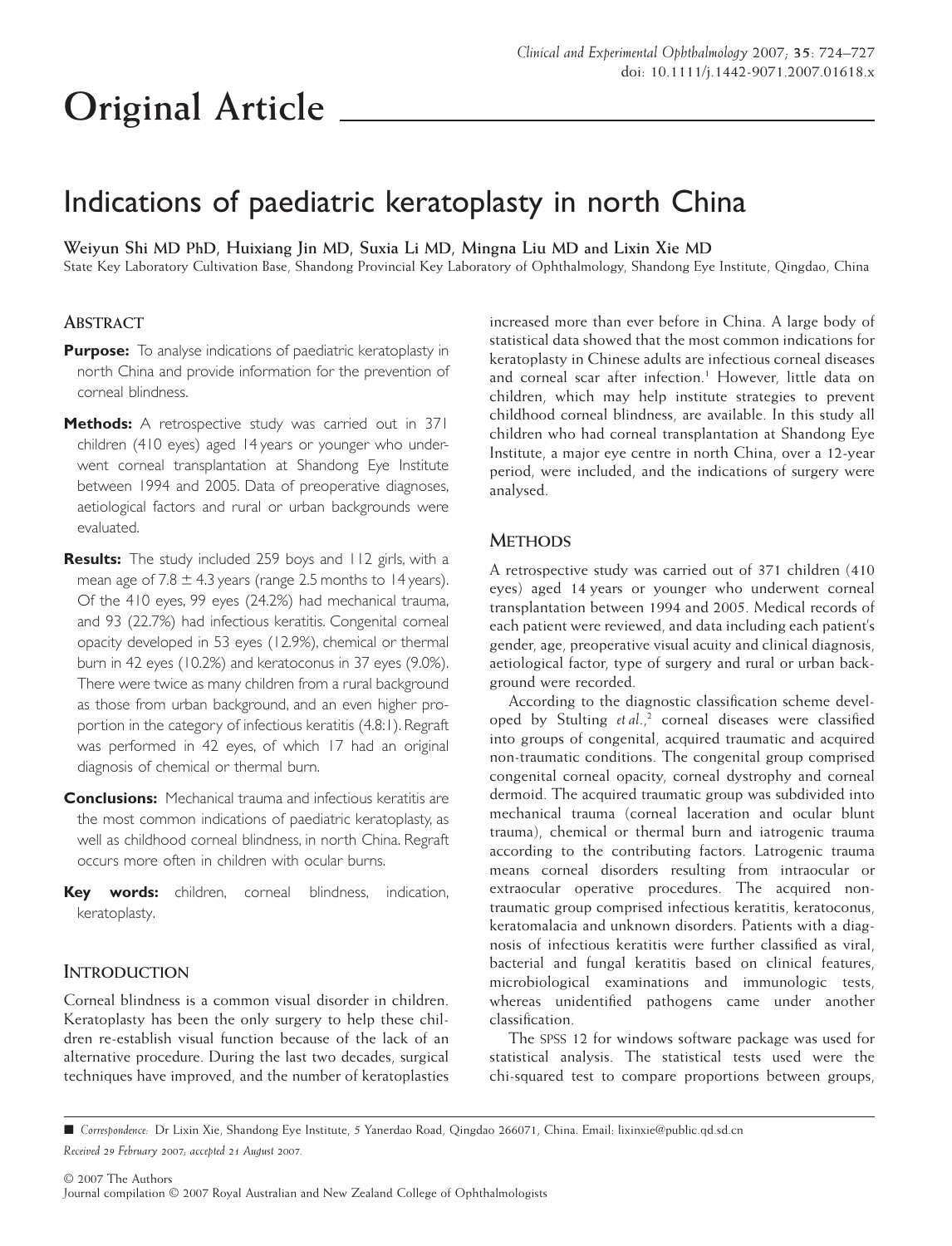**Table 1.** Indications of paediatric keratoplasty

| Indication                    | No. of Patients<br>( %) | No. of Eyes<br>( %) |
|-------------------------------|-------------------------|---------------------|
| Congenital                    | 84 (22.6)               | 112 (27.3)          |
| Congenital corneal<br>opacity | 38 (10.2)               | 53 (12.9)           |
| Corneal dystrophy             | 16(4.3)                 | 29(7.1)             |
| Corneal dermoid               | 30(8.1)                 | 30(7.3)             |
| Acquired traumatic            | 150(40.4)               | 150 (36.6)          |
| Mechanical trauma             | 99 (26.7)               | 99 (24.2)           |
| Corneal laceration            | 95(25.6)                | 95(23.2)            |
| Eye blunt trauma              | 4(1.1)                  | 4(1.0)              |
| Chemical or thermal           | 42 (11.3)               | 42 $(10.2)$         |
| burn                          |                         |                     |
| Alkali burn                   | 26(7.0)                 | 26(6.3)             |
| Thermal burn                  | 16(4.3)                 | 16(3.9)             |
| latrogenic trauma             | 9(2.4)                  | 9(2.2)              |
| Acquired non-traumatic        | 137 (37.0)              | 148 (36.1)          |
| Infectious keratitis          | 93 (25.1)               | 93 (22.7)           |
| Viral                         | 36(9.7)                 | 36(8.8)             |
| Bacterial                     | 33 (8.9)                | 33(8.0)             |
| Fungal                        | 18(4.9)                 | 18(4.4)             |
| Unidentified                  | 6(1.6)                  | 6(1.5)              |
| Keratoconus                   | 28(7.6)                 | 37(9.0)             |
| Keratomalacia                 | 6(1.6)                  | 7(1.7)              |
| Unknown                       | 10<br>(2.7)             | 11(2.7)             |
| Total                         | (100)<br>371            | 410 (100)           |

and the binomial test to compare gender differences. The level of statistical significance was *P* < 0.05 unless stated otherwise.

#### **RESULTS**

There were 259 boys (69.8%) and 112 girls (30.2%). The mean age of patients at the surgical time was  $7.8 \pm 4.3$  years (range 2.5 months to 14.0 years). Of the 410 operated eyes, the congenital group accounted for 27.3% (112 eyes), the acquired traumatic group 36.6% (150 eyes) and the acquired non-traumatic group 36.1% (148 eyes). There was no trend for an increasing or decreasing frequency in the three groups during the 12 years.

In all the categories, mechanical trauma (24.3% of total, 99 eyes) was the most common cause of paediatric keratoplasty, and infectious keratitis (22.7%, 93 eyes) ranked the second, followed by congenital corneal opacity (12.9%, 53 eyes), chemical or thermal burn (10.2%, 42 eyes), keratoconus (9.0%, 37 eyes) and others (Table 1).

The specific disease entities of congenital corneal opacity were congenital keratoleukoma associated with or without iridocorneal adhesions in 40 eyes, sclerocornea in 12 eyes and corneal opacity secondary to mucolipidosis in one eye. In the category of corneal dystrophy, the preoperative diagnoses were congenital hereditary endothelial dystrophy in 25 eyes and macular dystrophy in 4 eyes.

The main types of mechanical trauma were puncture with sharp-ended tools, strike with hard objects and explosion of firecracker, which often happened while playing. Most children had their corneal wounds repaired before visiting our institution, and some patients received further surgeries such as cataract extraction at the same time or in a second operation. In the 95 eyes with corneal laceration, 61 eyes had traumatic cataract or aphakia combined, and five had intraocular lenses implanted; retinal detachment or proliferative vitreoretinopathy occurred in 16 eyes. All the four eyes with blunt trauma had crystalline lens abnormality. Two eyes were operated on for corneal blood staining which was a complication of hyphema with secondary glaucoma, and the other two for corneal decompensations resulting from the shock wave created by the firecracker explosion.

Ocular burns were caused mainly by alkaline agents such as lime or desiccant and high temperatures created by fireworks explosion. The corneal disorders of iatrogenic trauma were corneal endothelial dysfunction in 4 eyes caused by intraocular surgery such as cataract extraction or iris cyst resection, corneal degeneration in 2 eyes after silicone oil tamponade for retinal reattachment, and corneal opacity in three eyes secondary to exposure keratitis after the correction of upper eyelid ptosis.

The course of herpes simplex keratitis (HSK) was longest in the infectious keratitis group (mean  $\pm$  standard deviation:  $3.0 \pm 2.4$  years). There were also bacterial (33 eyes), fungal (18 eyes) and unidentified (six eyes) corneal disorders. Minimal corneal lesions like abrasions or foreign bodies had been present in 61.2% of the eyes, which were regarded as causative factors of infection. The others had no obvious causes, partly because the children were too young to express or clearly express their complaints. High fever or long-term diarrhoea was considered as a systemic factor associated with keratomalacia. Eleven eyes were involved in corneal opacification or degeneration for unknown reasons.

Penetrating keratoplasty was performed as an initial surgery in 332 eyes, lamellar keratoplasty in 74 eyes and epikeratophakia in four eyes. Preoperative visual acuity was less than 0.05 in 70.6% of all eyes and equal to or better than 0.05 in 7.3%. Most eyes had corneal dermoid or keratoconus. No visual records were found in 22.1% because the children could not cooperate in the examination, but the visual acuity (except in corneal dermoid cases) was considered low according to our experiences and the degree of corneal opacity. Regrafts were performed in 42 eyes with graft failure. The original diagnosis was chemical or thermal burn in 17 of the 42 eyes, corneal dystrophy in eight, congenital corneal opacity in seven, HSK in five, mechanical trauma in three and iatrogenic trauma in two. Two patients received bilateral regrafts. The keratoplasty failure was attributed to conjunctivalization, irreversible rejection or endothelial dysfunction.

Patient demographics of different categories were presented in Table 2. The mean age of the children who received surgery for congenital corneal opacity was the youngest (3.0  $\pm$  2.8 years), while for keratoconus the oldest  $(12.8 \pm 1.3 \text{ years})$ . There were twice as many children from rural backgrounds as those from urban backgrounds, and the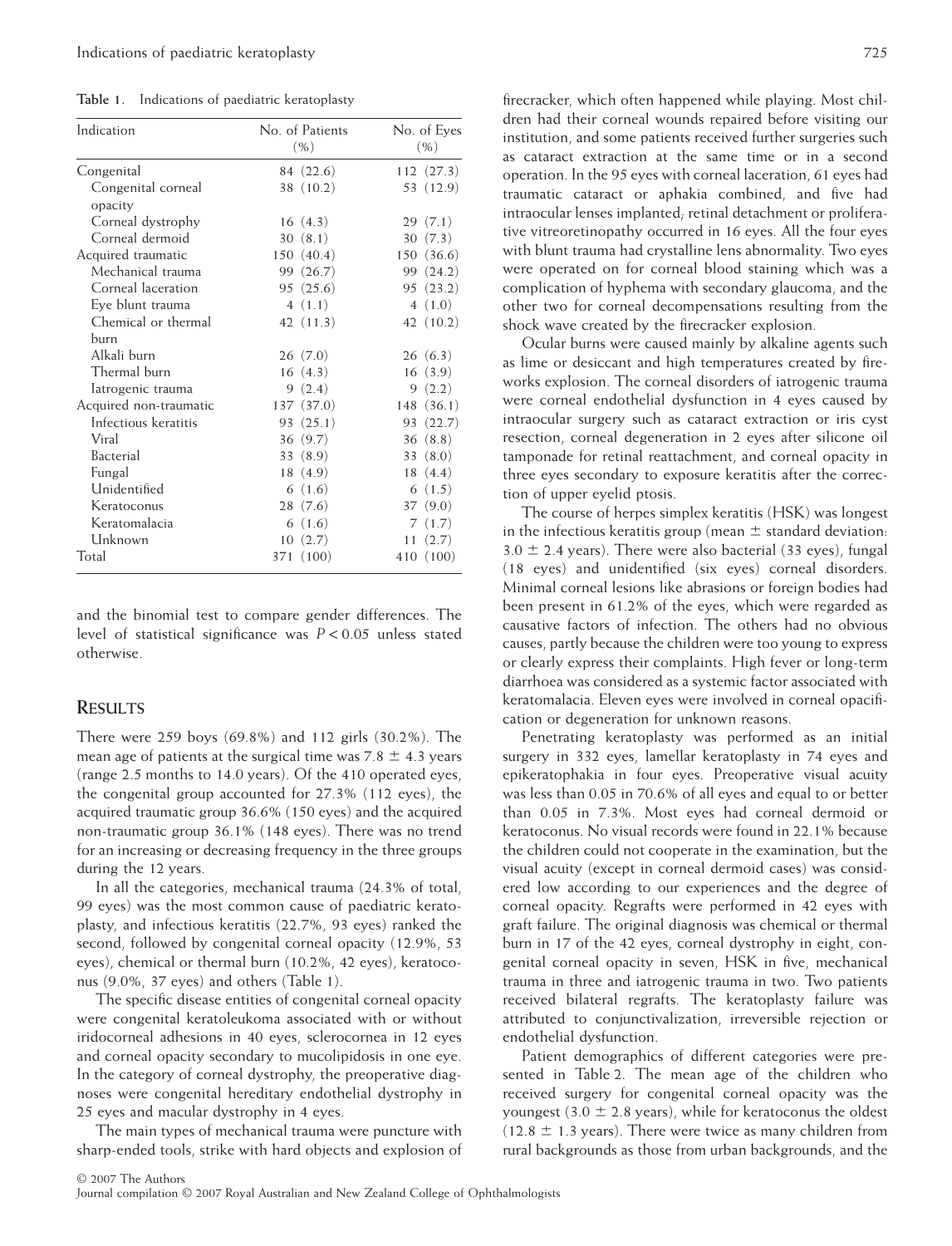**Table 2.** Demographic data of children with keratoplasty

| Indication                 | Mean age<br>(years ± SD) | Rural : urban |  |
|----------------------------|--------------------------|---------------|--|
| Congenital corneal opacity | $3.0 \pm 2.8$            | 1.4:1         |  |
| Corneal dystrophy          | $4.5 \pm 2.4$            | 1.0:1         |  |
| Corneal dermoid            | $42 + 34$                | 1.1:1         |  |
| Mechanical trauma          | $86 + 35$                | 2.1:1         |  |
| Chemical or thermal burn   | $8.6 \pm 4.0$            | $3.3 \cdot 1$ |  |
| Infectious keratitis       | $8.9 \pm 3.9$            | 4.8:1         |  |
| Keratoconus                | $12.8 \pm 1.3$           | 1.4:1         |  |
| Regraft                    | $8.5 \pm 3.9$            | 0.9:1         |  |
| Total                      | $78 + 43$                | 2.0:1         |  |

SD, standard deviation.

ratio was as high as 4.8:1 in the category of infectious keratitis; in the regraft group, it was 0.9:1.

#### **DISCUSSION**

Childhood corneal opacity not only hinders development of the visual system, but also harms the child's visual experience and normal mental growth. Corneal diseases account for 10.26% of child blindness in China, $3$  excluding congenital and hereditary corneal disorders. Little data are available regarding the detailed classification of these corneal diseases. Shandong Eye Institute, located in north China, is a major eye centre where approximately one-sixth of keratoplasties in China are performed each year. We reviewed 12-year medical records of keratoplasty performed in children at our institution and found that mechanical trauma and infectious corneal disorders were the leading indications of paediatric keratoplasty in north China with percentages of 47.0% and 51.8%, respectively. Because keratoplasty was the only choice of surgery for treating childhood corneal blindness in this study, the leading causes of paediatric keratoplasty can represent those of childhood corneal blindness to a considerable extent.

Congenital disorders accounted for 44% to 64% of the indications for paediatric keratoplasty in the USA.<sup>4,5</sup> In New Zealand, 67.2% of keratoplasties in children were for keratoconus.<sup>6</sup> On the other hand, acquired non-traumatic corneal diseases, especially infectious keratitis and keratomalacia, have become the leading causes of child blindness in many developing countries, which may be related to low levels of economic conditions, shortages of health care and the poor nutritional status of children in these regions.7 Dada et al. reported 370 cases of paediatric keratoplasty in India,<sup>8</sup> and as many as 71.3% were for infectious keratitis and keratomalacia; fever, diarrhoea and malnutrition were considered as systemic associations with the onset of the opacity. In our study, the proportion of keratitis and keratomalacia (24.2%) was comparatively lower. Economic development and improvements in the public health service like vaccine inoculation in recent years may be the main factors.

Infectious keratitis, the second most common indication of paediatric keratoplasty in this report, should be given

more attention. Children hold a higher recurrence rate of HSK and suffer bilaterally more easily than adults because of their hypoimmunity.<sup>9</sup> Because of the lack of effective approaches to prevent HSK recurrence in children,<sup>10</sup> it is essential to avoid further visual impairment with positive and appropriate drug treatments during the active stage of HSK. For infectious keratitis elicited by minimal corneal lesions like abrasions or foreign bodies, early correct management and prophylactic administration are key steps against the onset of infection. Moreover, the distribution of health resources in China is not equal between urban and rural areas. Primary eye care is often unavailable or undeveloped in rural areas, where it is often hard for children to receive appropriate initial treatment. This may explain why children with infectious corneal disorders were more common in the countryside in our study. In addition, children are often unable to express, and some even intentionally hide the un-wellness of the eye. Parents may confuse their complaints with discomfort. So a delay in diagnosis and treatment may occur. All these may contribute to disease aggravation, and keratoplasty has to be used.

The proportion of paediatric keratoplasty for acquired traumatic cases (36.6%) was greater than that of the other two groups in this study. It also surpasses the percentage of 6% to 28% in previous reports.<sup>4-6,8,11</sup> Ocular trauma is a frequently encountered paediatric eye problem and a great threat to vision in China, especially in rural locations. Accidents often happen when children play by themselves without supervision or protective measures. Our data showed that mechanical trauma was the most common indication of paediatric keratoplasty. Ocular burns, which were not mentioned as an indication for paediatric keratoplasty in the previous studies,  $4-6,8,11$  also contributed to quite a few cases in the present study. Actually, mechanical trauma can not only lead to damage of the cornea, but also cause traumatic cataract and even retinal detachment, in which situation the visual rehabilitation after keratoplasty would be impaired and further operative procedures would increase the risk of graft failure.<sup>12</sup> Therefore, it is critical to prevent ocular trauma in children.

The percentage of regraft (10.2%) in our study is similar to that in an Indian report  $(10.85\%)^8$  and lower than a report from USA (21%).<sup>4</sup> It should be mentioned that there were fewer regrafted children from rural locations than those from towns, with a rate of 0.9:1, which was the lowest in all the categories. Fifteen per cent of the urban children and 7.0% of the rural children required regrafts in this study. The difference was statistically significant ( $\chi^2$  = 6.519, *P* = 0.011). A few rural patients were unable to afford regrafts.

In short, mechanical trauma and infectious keratitis are the leading indications of paediatric keratoplasty as well as childhood corneal blindness in north China. Regraft occurs more often in children with ocular burns. Such kinds of visual loss are preventable. Safety education to children and parents, prevalence of health information and improvement of medical conditions in rural areas would effectively diminish the incidence of acquired paediatric corneal blindness.